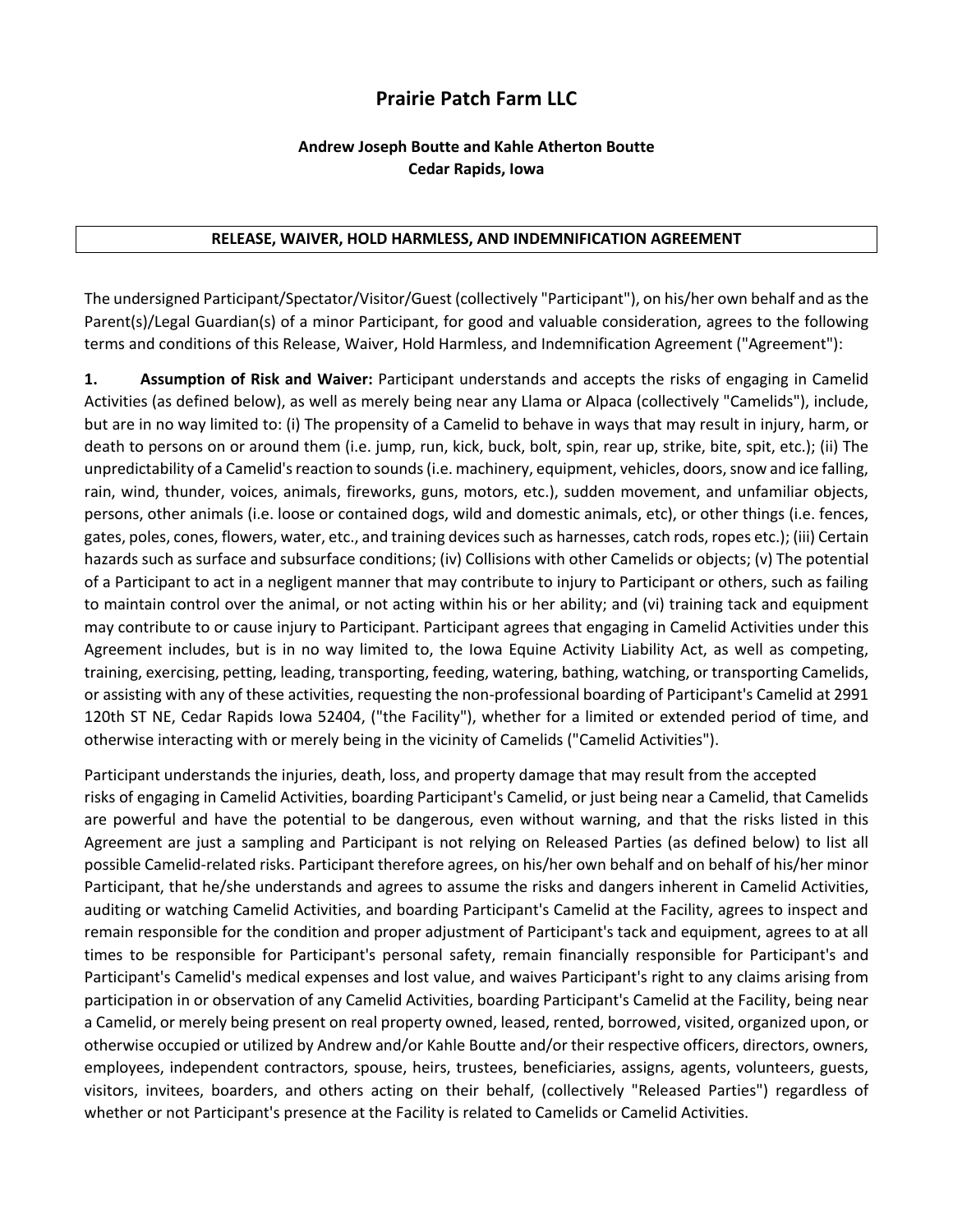**2. Release, Hold Harmless, Discharge and Indemnification:** Participant agrees to release, hold harmless, discharge and indemnify the Released Parties for any and all illness, injury, death, damage, and/or any and all other claims or losses of any kind or nature (collectively "Loss") incurred by Participant, Participant's minor Participant, Participant's Camelid, or third party, whether caused by Participant directly or indirectly, even if caused in whole or in part by the negligence or any other fault of the Released Parties, except willful and wanton misconduct. I, the Participant, for myself and on behalf of my child and/or legal ward or other parent, heirs, administrators, personal representatives or assigns, do agree to hold harmless, release and discharge Released Parties of and from all claims, demands, causes of action and legal liability, whether damages be known or unknown, anticipated or unanticipated. I, the Participant, freely waive any and all personal injury and death, or property damage claims or any other causes of actions against Released Parties, their heirs, Executors and assigns. I, the Participant, further assume full responsibility for the risk of bodily injury, death or property damage, regardless of the cause. Participant agrees to reimburse Released Parties for their attorneys' fees and costs incurred to defend against any such claims.

**3. Governing Law and Time Limitation:** The Parties agree that this Release intended to be as broad and inclusive as permitted by the laws of the state of Iowa, and shall be construed and enforced in the accordance with the laws of the State of Iowa. The Parties submit to this jurisdiction and venue for these purposes. Participant agrees that any claims for Loss of any kind by Participant against the Released Parties, must be brought within ninety (90) days of the date they accrue and any claim for personal property Loss, including but not limited to the loss value of the Camelid, is limited to \$100.00 (One Hundred Dollars).

**4. Attorneys' Fees:** Participant agrees to reimburse Released Parties for any and all attorneys' fees and costs he/she/it incurs in enforcing the terms of this Agreement and/or in defending or prosecuting any claims or causes of action involving or in any way relating to Participant.

**5. Notice:** Participant understands and agrees that the Released Parties and associated Facilities are specifically non-professional and that the Released Parties are not domesticated animal professionals. For the purposes of limiting the liability of the Released Parties, Participant shall extend the same liability limitations found in, but not limited to, Iowa Code Chapter 673 applicable to domestic animal professionals to the Released Parties. As such, consistent with Iowa Code Chapter 673.3:

## *WARNING*

Under Iowa law, a domesticated animal professional is not liable for damages suffered by, an injury to, or the death of a participant resulting from the inherit risks of domesticated animal activities, pursuant to Iowa Code Chapter 673. You are assuming inherit risks of participating in this domesticated animal activity.

A number of inherent risks are associated with a domesticated animal activity. A domesticated animal may behave in a manner that results in damages to property or an injury or death to a person. Risks associated with the activity may include injuries caused by bucking, biting, stumbling, rearing, trampling, scratching, pecking, falling, or butting.

The domesticated animal may react unpredictably to conditions, including but not limited to, a sudden movement, loud noise, an unfamiliar environment, or the introduction of unfamiliar persons, animals or objects.

The domesticated animal may also react in a dangerous manner when a condition or treatment is considered hazardous to the welfare of the animal; a collision occurs with an object or animal; or a participant fails to exercise reasonable care, take adequate precautions, or use adequate control when